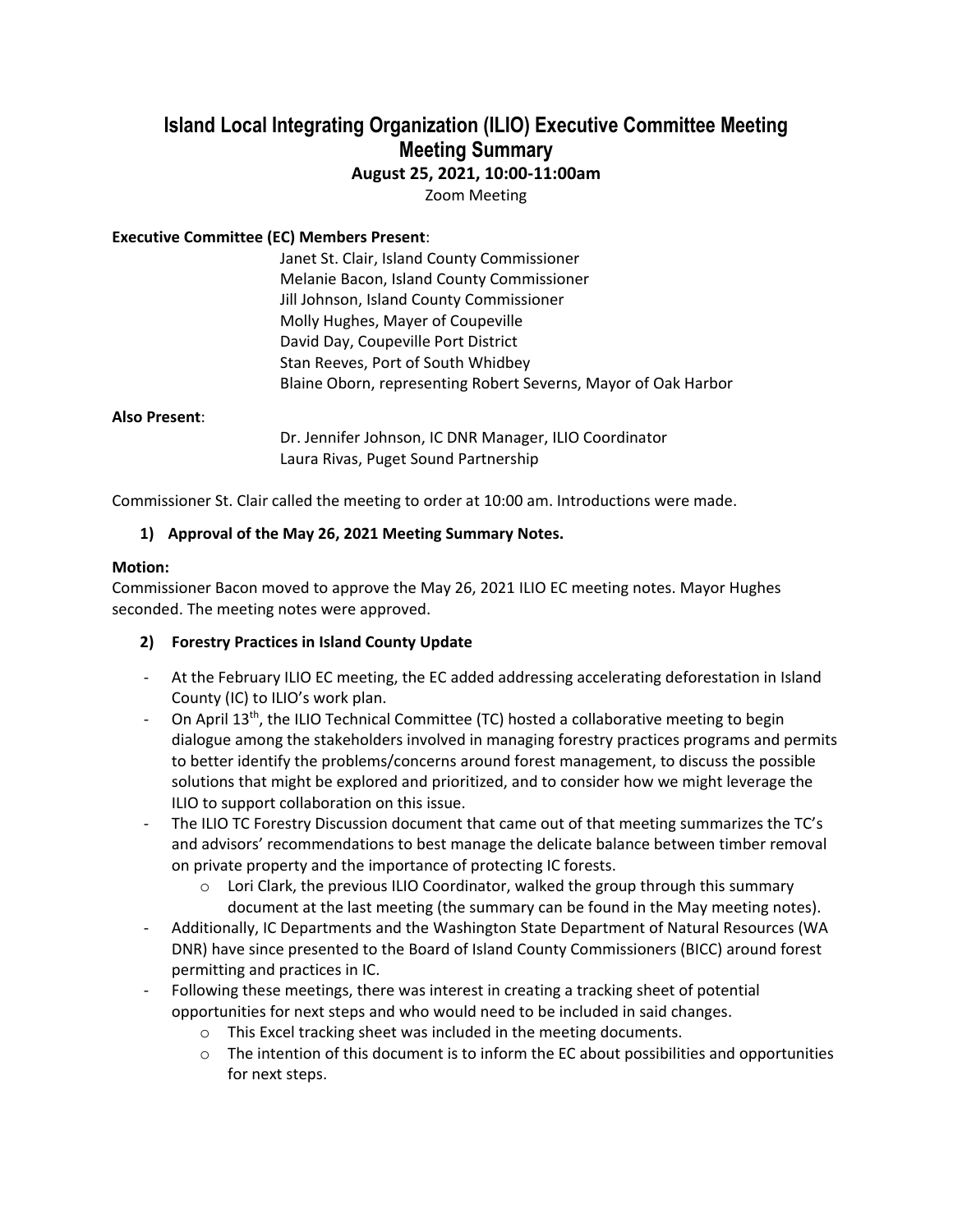- Commissioner Johnson expressed concerns about ILIO's scope regarding forestry issues and ILIO's policy and operational recommendations.
	- $\circ$  ILIO's scope includes forestry issues because there were concerns around Puget Sound (PS) about deforestation, and this was brought to the ILIO. It began as a broad notion, and the ILIO investigated what role to play in this. Puget Sound Partnership's (PSP) role is to address issues of PS recovery as a whole, and ILIO's role is to help recovery efforts in IC, which does include upland and shoreline forestland as part of ecosystem recovery. This may be a new topic for Island LIO, but is not outside of the realm of other LIOs in the region.
	- $\circ$  The inappropriate conversion of forestland leads to decreasing ecosystem services, especially related to water quality runoff. Timber harvest, and the sustainable forestry practices that are involved in that, do not usually lead to poor environmental outcomes. We need to ensure that we are addressing the correct things.
	- $\circ$  There was discussion about ILIO's role in making recommendations for work to local governments in the Forestry Project Tracking Document. ILIO's role in this topic is as a convener. The EC identified an issue, and the TC brought stakeholders together to find solutions that they can agree on. The ILIO brings action through cooperative efforts.
	- o We need work to prevent unintended consequences.
- Jenn reviewed the Forestry Project Tracking Document.
	- $\circ$  This document is intended for use in tracking forest practice improvement opportunities within IC.
	- o Not all "Associated Organizations" listed below have committed to addressing identified objectives, nor were all organizations present during this meeting.
	- $\circ$  This living document is subject to change over time, as sustainable forestry management efforts evolve.
	- o Educational materials from WA DNR should be provided along with permits.
	- $\circ$  This document suggests recommendations only, and focuses on work that IC can do.
	- $\circ$  There is power in a local group asking for the support they need at the state level to see changes locally, especially if it has gone through the robust agreement process that the ILIO has.
	- $\circ$  There was discussion about the ILIO's role; the ILIO could focus on making recommendations at the state level. This would include addressing issues specific to islands.
- Jenn asked for input on informing what, if anything, the next steps could be for this issue and/or this document at the county level.
	- o Bring this document to the BICC for discussion.
	- o Bring recommendations from the ILIO to the state level with the Ecosystem Coordination Board (ECB).
	- $\circ$  These original recommendations were made by the ILIO TC we will bring this back to them for feedback.

#### - **Mission, Vision and Scope of Project Revisions and Approval**

- ILIO was chosen as the example for the current workshop series around Conservation Standards. In the discussions leading up to the workshops, the Conservation Standard leads pointed out that there was room to revise our mission, vision and scope of work statements to better reflect the standards guidelines.
- As a result, the TC worked to refine these three statements for the ILIO which are now being presented for discussion.